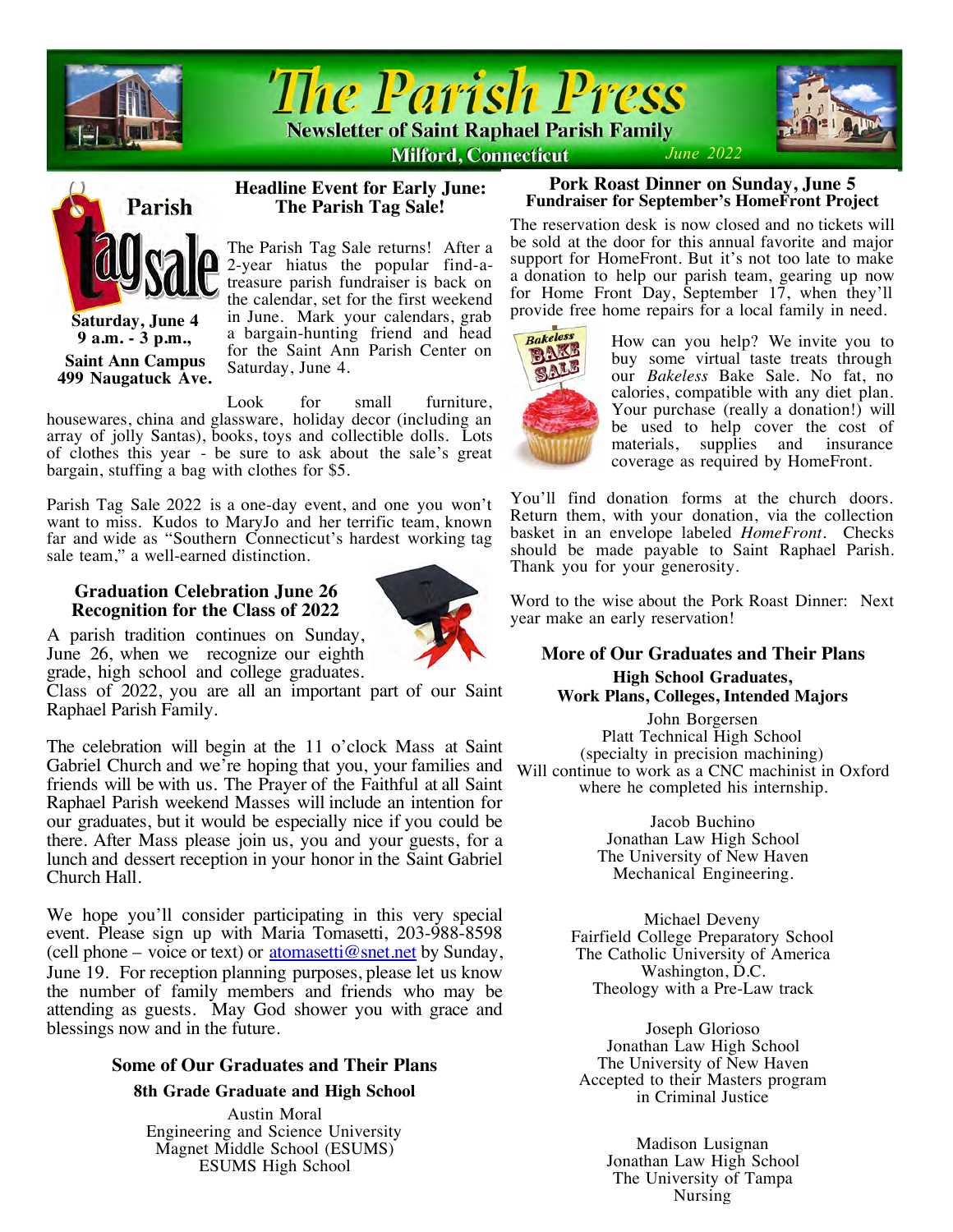# **A Social Justice Meditation**



Saint Padre Pio

*"Do not allow the sad sight of human injustice to sadden your soul; someday you will see the unfailing justice of God triumph over it."-* Padre Pio

Born Francesco Forgione in 1887 in the small farming town of Pietrelcina, Italy, Padre Pio was a Capuchin Franciscan friar, known as a humble man of prayer, charity and suffering. By the age of five he had decided to dedicate his life to God. At 15 entered the novitiate of the Capuchin Franciscan friars at Morcone, where he became Brother Pio. He was ordained to the priesthood in 1910, but remained in Pietrelcina, away from his religious community, for 5 years because of his precarious health.

Deeply impressed by his piety, his parishioners came seeking his counsel. Eventually, pilgrims by the thousands would come to him from all over the world, drawn by his spirituality. He prayed almost constantly, usually simple prayers, and had a particular love of the Rosary.

In late 1918 the marks of the stigmata, the wounds of Christ, appeared on Padre Pio's body, painful wounds that he bore with serenity. They also led to an increase in his popularity - he was said to levitate and perform miracles. The Church investigated and restricted his activities. After several years he was permitted to return to his ministry, praying, celebrating Mass, spending hours hearing confessions. Besides maintaining his faith throughout these trials, Padre Pio also displayed great charity. He converted an old convent building into a medical clinic for people in extreme need, Home for the Relief of Suffering, which is considered one of most efficient scientific research hospitals in Europe.

Padre Pio died on September 23, 1968, with his Rosary in his hands. More than 100,000 people attended his funeral. He was canonized by Pope Saint John Paul II on June 16, 2002. His feast day is September 23. Saint Padre Pio is a beautiful example of faith, love and social justice.

## **A Final Salute for a Parish Hero**

Force 4 winds of 10 to 18 knots coming from the northwest were pummeling the southern



morning of June 6, 1944, wreaking havoc with the Allied invasion at Omaha Beach.

coast of France on the

Wet, cold and mostly seasick, the men of the Army's 115th regiment, 29th Division encountered waves up to 6 feet as their landing craft approached, and 3 to 4 foot breakers on Pfc. John Peregrim the beach. Once ashore the soldiers faced heavy fire

from German mortars and snipers and made slow progress because of mines. But the troops advanced off bloody Omaha. In the face of staggering losses they breached Hitler's vaunted Atlantic wall and helped to demolish the myth of Fortress Europe.

Among the brave soldiers who fought that day was Saint Raphael's own John Peregrim, who died on May 12, a month shy of his 100th birthday. In 2014 the French government awarded John and 33 other World War II veterans the The Insignia of Chevalier of the Legion of Honor, France's highest distinction. As we approach the 78th anniversary of D-Day it seems fitting to pay tribute to John, a man who wore his heroism lightly, and to all the valiant men and women who gave their lives in the cause of freedom. John's funeral Mass was celebrated on Thursday, May 24. He is buried at Gate of Heaven Cemetery in Trumbull. May he rest in peace.

## **34th Annual Mayor's Youth Awards Congratulations to Saint Raphael Parish Nominees!**

Seven young Saint Raphael parishioners were part of an extraordinary group of young people nominated for the 34th Annual Mayor's Youth Awards. All seven were nominated for their outstanding and dedicated service in the Milford community and were recognized at a ceremony on Thursday, May 12, 2022 at the Parsons Auditorium.

| <b>Nominated by</b>   |
|-----------------------|
| Saint Raphael Parish: |
| Bianca Armellino      |
| Abigail Candelora     |
| Michael Deveny        |
| Ava Lam               |
| Allyza Moral          |
| Arthur Moral          |
| Deven Rivera          |
|                       |

## **For participation in these ministries/service projects:**

*Altar Server Ministry Beth-El Center pizza dinners-to-go Offertory Collector HomeFront Lenten Supper service Rocky Railway Summer VBS Camp Souper Bowl of Caring Drive-Thru Event Virtual Winter Family Fun Night Virtual Spring Family Fun Night Teen-Led Stations of the Cross*

## **Young Parishioners Nominated by Their Schools or Other Organizations:**

*Marcello Armellino Catherine Barth Aislinn Burns Julian Ekeh*

*Emma Heinmiller Ava Kraynak Caroline Marchand Ash Smithauser*

*Christian Galligan Christopher Smithauser Lissette Soto Sadie Timmeny Kendall Upchurch*

#### **Congratulations to Aislinn Burns 2022 Mayor's Youth Award Winner, High School**

Aislinn was selected for the award because of her work as a member of Sandy Hook Promise's National Youth Advisory Board. A junior at Jonathan Law, in 2021 she was one of 13 high school students chosen for the board out of hundreds of applicants nationwide.

Heartfelt thanks, nominees, for your love and concern for others and for using your gifts from God to make a difference!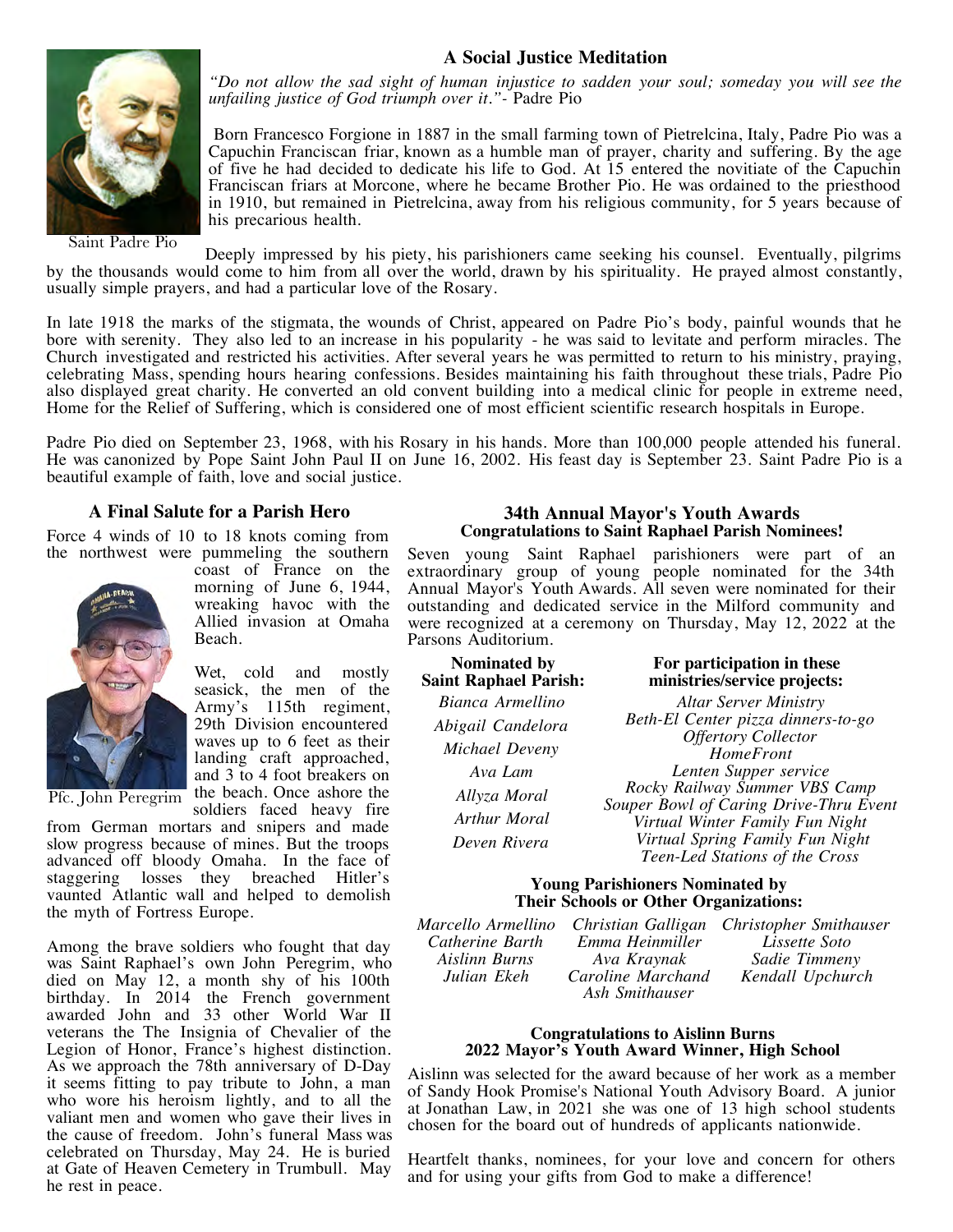## **Congratulations to the First Communicants**

On Saturday morning, May 14, eleven parish young people received Jesus for the first time in Holy Communion during a beautiful Mass at Saint Ann Church. We celebrated First Communion again on Sunday, May 22, when Brendan (the final name on the list below) received Jesus during the 11 o'clock Mass at Saint Gabriel Church After months of preparation these boys and girls were able to approach the Lord's table and receive the Bread of Life. Congratulations! May God's love surround you always.



Gehrig Canell Nolan Canell Mason Anthony Jackson Amelia Quinn Jorge Aubrey Mitchell Thaddeus Jude Munk

Everly Murphy Samuel Pimenta Aaryn Joyce Rotondo Braden Scepanski Sophia Swan Brendan Glynn

The joy of our "First Communion season" continues at Masses this month, on Saturday, June 4 at Saint Gabriel's, Saturday, June 11 at Saint Ann's and Sunday, June 12 at Saint Gabriel's.

## **First Reconciliation April 30**

Warm congratulations to Samuel Pimenta, who came to Jesus for the first time in the Sacrament of Reconciliation on Saturday, April 30 at Saint Ann Church. Always remember how much God loves you, Samuel, and how Jesus calls you to follow Him.

## **Adventurous Campers Will Explore Ancient Jerusalem**

This summer's VBS campers will do a bit of time-travel as they head to the first century B.C. and ancient Jerusalem. During this unique adventure they'll learn about the culture and traditions of Bible times and explore the life-changing true story of Jesus' death and resurrection. This Holy Land adventure will include engaging hands-on activity centers:

Bible Drama Synagogue School Celebration Music/Dance Village Playground Games Marketplace Shop Crafts Snacks (very important!)

Parents and guardians, we encourage you to register your child/children as soon as possible to make certain that space is available. Registration deadline is July 11, 2022 we have to be sure we have supplies for all our campers. Suggested donation: \$25.00 per child for the week. Questions about camp or donation? Contact Maria, 203-988-8598 (cell) or  $\frac{atomasetti@snet.net}{}$ . We'll share details concerning any Covid safety protocols in late June/early July. Get ready! The adventure will soon begin!!

#### **Still More Graduates and Their Plans**

**High School Graduates, Work Plans, Colleges, Intended Majors**

Allyza Moral Engineering and Science University Magnet High School (ESUMS) Sacred Heart University Nursing

> Moira Staples Jonathan Law High School Sacred Heart University

#### **College Graduates, Schools, Future Plans**

Nicholas Deveny Franklin Pierce University Rindge, NH BA in Education Minor in History Certificate in Global Irish Studies He will be working full time for Milford Public Schools as a Preschool Teachers Assistant.

## **Calling Teen and Adult Volunteers: Adventure With Us to the Holy Land**

We have issued a call for additional adult and youth volunteers (age 12 or older) to be part of this summer's VBS adventure to the Holy Land and Jerusalem Marketplace.

Do you enjoy the arts - drama, music, dance? How about creating craft projects? And do you find joy working with children and helping them learn about our faith? You might be just the ones we're looking for, adult and youth volunteers who can work with/assist the campers at the activity centers listed above. We also need small group (tribe) leaders and assistant leaders. Free in the evenings? Perhaps you can help with camp setup and decorations during the weeks of July 11 and July 18. Interested? (We hope so!) Please reach out to Maria, as above, and sign on. We've scheduled a Jerusalem Marketplace volunteer kickoff meeting for Thursday, June 23 from 6:30 to 7:30 pm in the Parish Center (Saint Ann Campus). Please join us!

## **Come Thrill to** *David* **at Sight & Sound Theatre Reserve Your Spot for a Fall Trip to Lancaster, PA**

David, Israel's Warrior King, will come to life with spectacular special effects, massive sets, and live animals in a brand-new original stage production. We need 50 people to commit to a 3-day, 2-night trip,  $\overline{(4)}$ meals included), for an estimated \$325 per person double occupancy. Contact MaryJo (203-882-0695) or Cindy (203-435-5494) *today* to save your spot!

## **GIFT Sacramental Program Schedule**

**Confirmation**<br>Sunday, June 5 1:00-2:30 p.m. *or* Tuesday, June 7 6:30-8:00 p.m.

*Choosing to Live a Life Close to God, Becoming Our Best Self, Faith in Action*

> Monday, June 20 6:30-8:00 p.m. *or* Tuesday, June 21 6:30-8:00 p.m.

*Sacrament of Confirmation Review Session*

*Classes (in the Saint Ann Parish Center) are required for Confirmation Candidates.*



**Summer VBS Camp Monday-Friday July 25-29 9:00 a.m. - 12 noon Ages 4 through 11 Saint Ann Campus**